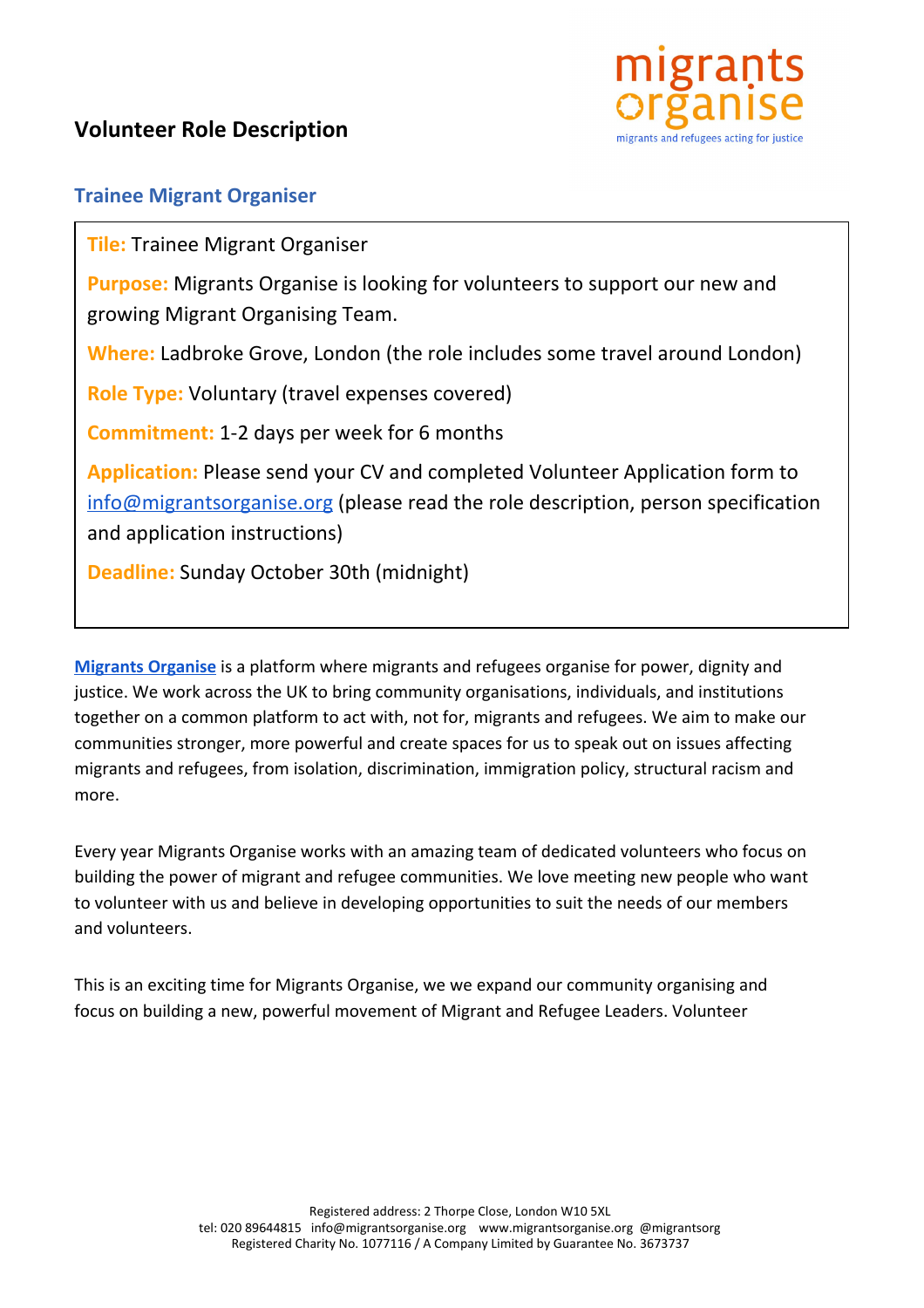# **Volunteer Role Description**



Organisers will work with a paid staff member to develop their experience and capabilities in our model of migrant community organising.

## **Aims of the role:**

We're looking for passionate, energetic and proactive volunteers to support our Organising Team, who is focused on building the power of migrant and refugee communities to act to power, dignity and justice.

#### **Your responsibilities will include:**

- Supporting the staff team and member organisations (migrant and refugee community organisations and groups) to develop and deliver our organising strategy
- Supporting the team to plan and coordinate events, actions and organising training (including our flagship Leadership Academy Training)
- 121 face to face meetings and attending group meetings
- Researching (desk based and community based) issues important to our groups
- Connecting to new migrant and refugee organisations to grow our power
- Communicating with our members via email, social media and phone keeping them updated on plans and progress
- Being a friendly face in the office: picking up the phone, being on reception,
- Other duties on an ad hoc basis

## **Our ideal volunteer (person specification)**

Our ideal volunteer is:

- Passionate about the rights of migrants and refugees
- Knowledgeable of integration and inclusion issues and challenges in relation to migrants and refugees (this could be first hand experience, work experience or research)
- A friendly people person with experience working with communities and building new relationships with organisations
- Proactive, organised and self-sufficient (we are a busy team!)
- Excellent at listening and responding to needs of people from different backgrounds with diverse needs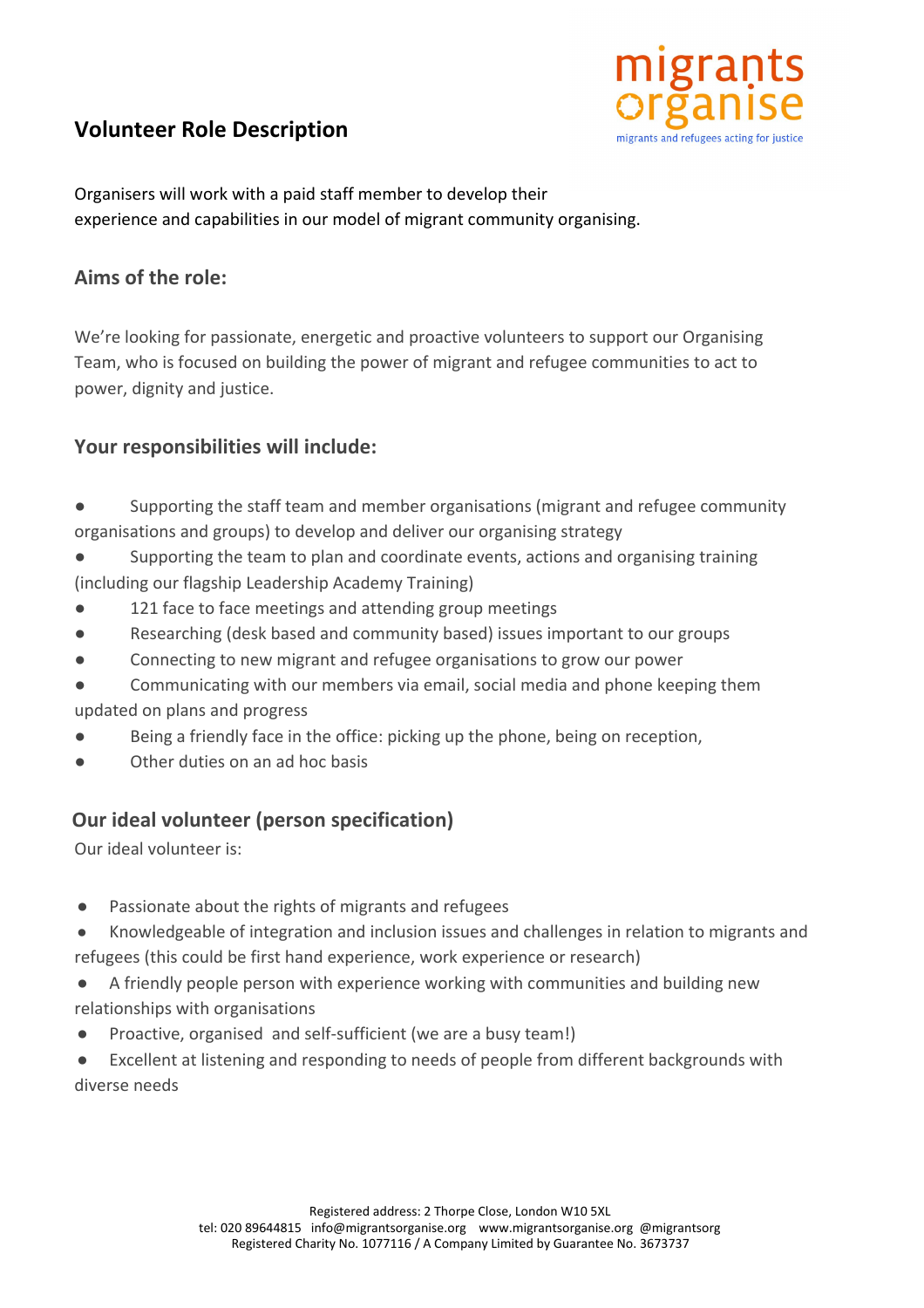# **Volunteer Role Description**



**Enthusiastic and motivated** 

**Desirable** (it would be great if you also had the following skills, experience and knowledge but it is not essential)

- Knowledge of community organising principles- engagement, power and participation.
- Experienced in campaigning, negotiating and influencing
- Direct experience working with refugees and migrants

**Application: Please send us your CV (2 pages max) and completed Volunteer Application Form.**

**Applications are due on Sunday October 30th 2016, midnight. Interviews will be held during the week of November 7th (currently Wednesday 9th and Thursday 10th)**

**Email CV and completed volunteer application form to [info@migrantsorganise.org](mailto:info@migrantsorganise.org)**

# **More Info about Migrants Organise How do we work?**

**● [We speak out](http://www.migrantsorganise.org/?page_id=1799)[.](http://www.migrantsorganise.org/?page_id=1799) We make our voices heard, and we take a stand on the issues that affect us. We talk about the issues that matter to refugees and migrants. We tell our stories, and we create opportunities for our voice to be heard.**

**● [We connect people](http://www.migrantsorganise.org/?page_id=25864). We act relationally, to help people belong. People need connections to belong and thrive with dignity. We see strength and resilience in our individual identities and experiences as people. We connect people with resources.**

**● [We grow power.](http://www.migrantsorganise.org/?page_id=25866) We recognise and use power to make change. We provide a platform for people to be powerful and develop skills, leadership, confidence and connections.**